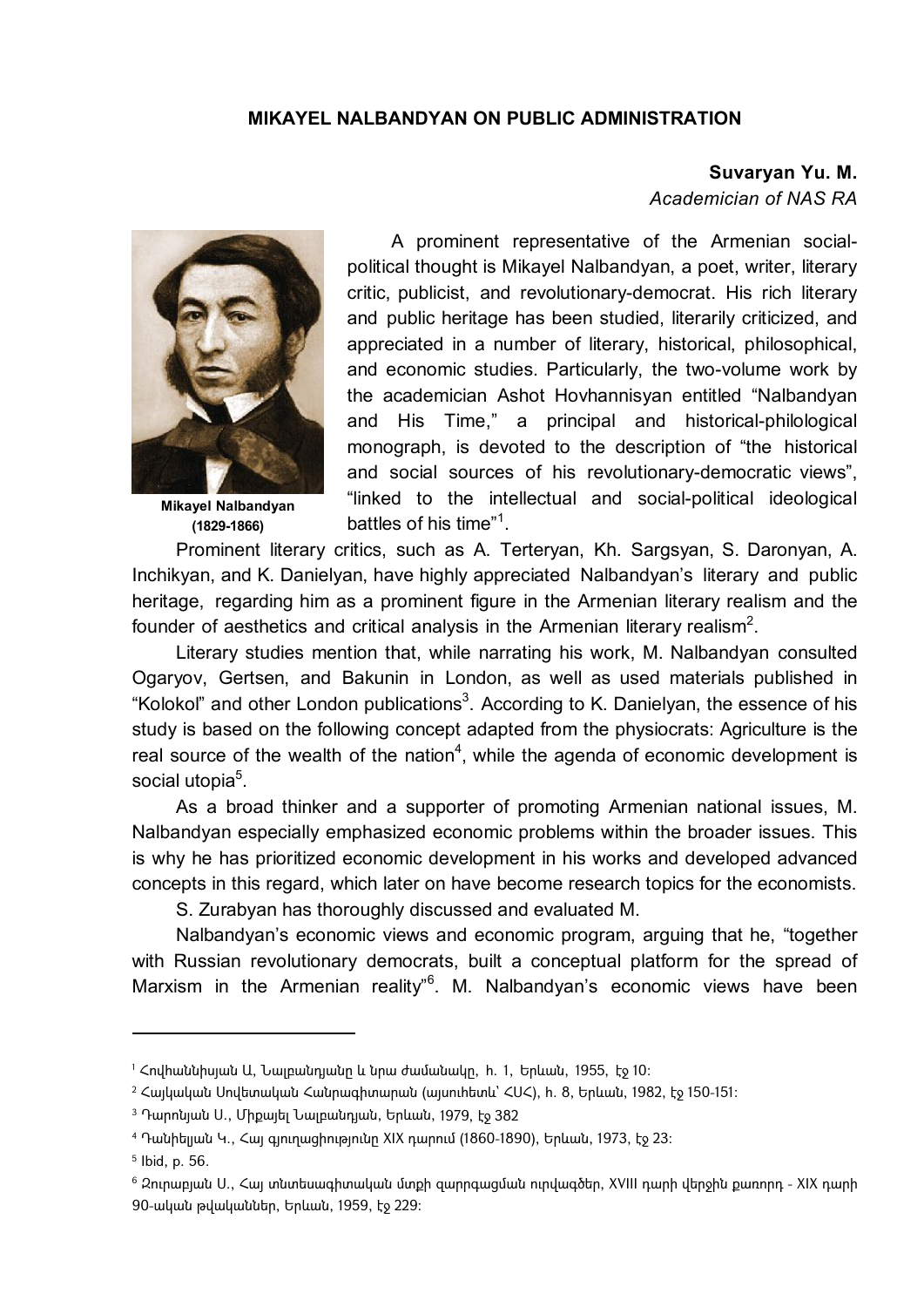provided similar evaluation by Kh. Gulanyan<sup>7</sup>.

In his book "The Socio-Economic Views of Mikayel Nalbandyan"<sup>8</sup>, V. Aghuzumtsyan has tried to incorporate Nalbandyan's philosophical, revolutionary, illuminative, and economic views, and assess them in the history of the Armenian social thought. According to the author, M. Nalbandyan has had certain influence from the physiocrats, and "wrongly puts an equation sign between the land and economic issues, arguing that everything depends on the resolution of the land issue". Nalbandyan's approach to the economic issue has served a reason to present him as a representative of utopian socialism $9$ .

Different scholars have attributed to Nalbandyan concepts that he has not authored. For example, according to some authors, Nalbandyan "has defended the labor theory of value and considered labor and the means of production as the main elements of material production<sup>"10</sup>, or that "the main branch of the economy is exploitation-free agriculture," while, as it will be pointed out later, he has also emphasized processing industry and trade. Perhaps, under the pressure of socialpolitical circumstances, there was an attempt to present Nalbandyan as more a revolutionary and a proponent of the theory of Karl Marx, while the first volume of "Das Kapital," the main scholarly work of scientific communism, was first published in 1867 (the Russian edition in 1872).

These observations have, indeed, been made from the standpoint of the Marxist-Leninist ideology dominant in the former Soviet Union, where the only option for social progress was considered the establishment of communal order through class struggle and revolution. These ideas, however, do not derive from the logic of Nalbandyan's scholarly work.

Nalbandyan's philosophical views, this time without ideological limitations, were considered in the monograph by S. Sargsyan.<sup>11</sup> "Nalbandyan was a realist," writes the author, "and, as a national ideologist and supporter of national advancement, was convinced that for the self-establishment and development of the nation, the platform of the nation, that is, the social, economic, and legal conditions for the existence of ordinary people comprising the majority of the nation, and the liberty of the nation, should be ensured"<sup>12</sup>. This interpretation and evaluation of Nalbandyan's study is in line with the problems and proposed solutions discussed in his work. In the conclusion of his above-mentioned book, A. Hovhannisyan writes, "The dust of time has covered his literary heritage and the number of undisclosed memories of his time. But wipe the trace of time from his deceased life and smudged heritage, and you will see

1

<sup>7</sup> Гуланян Х., Микаел Налбандян, Москва, 1955.

 $8$  Աղուզումզյան Վ., Միքայել Նալբանդյանի սոցիալ-տնտեսագիատական հայազքները, Երևան, 1955, էջ 134։

<sup>9</sup> Ibid, p. 135.

<sup>10</sup> ՀՍՀ, հ. 8, էջ 151:

<sup>11</sup> Սարգսյան Ս., Մարդու հիմնախնդիրը XIX դարի հայ փիլիսոփայական և հասարակական մտքում, Երևան, 2001:

<sup>12</sup>Ibid, p. 260.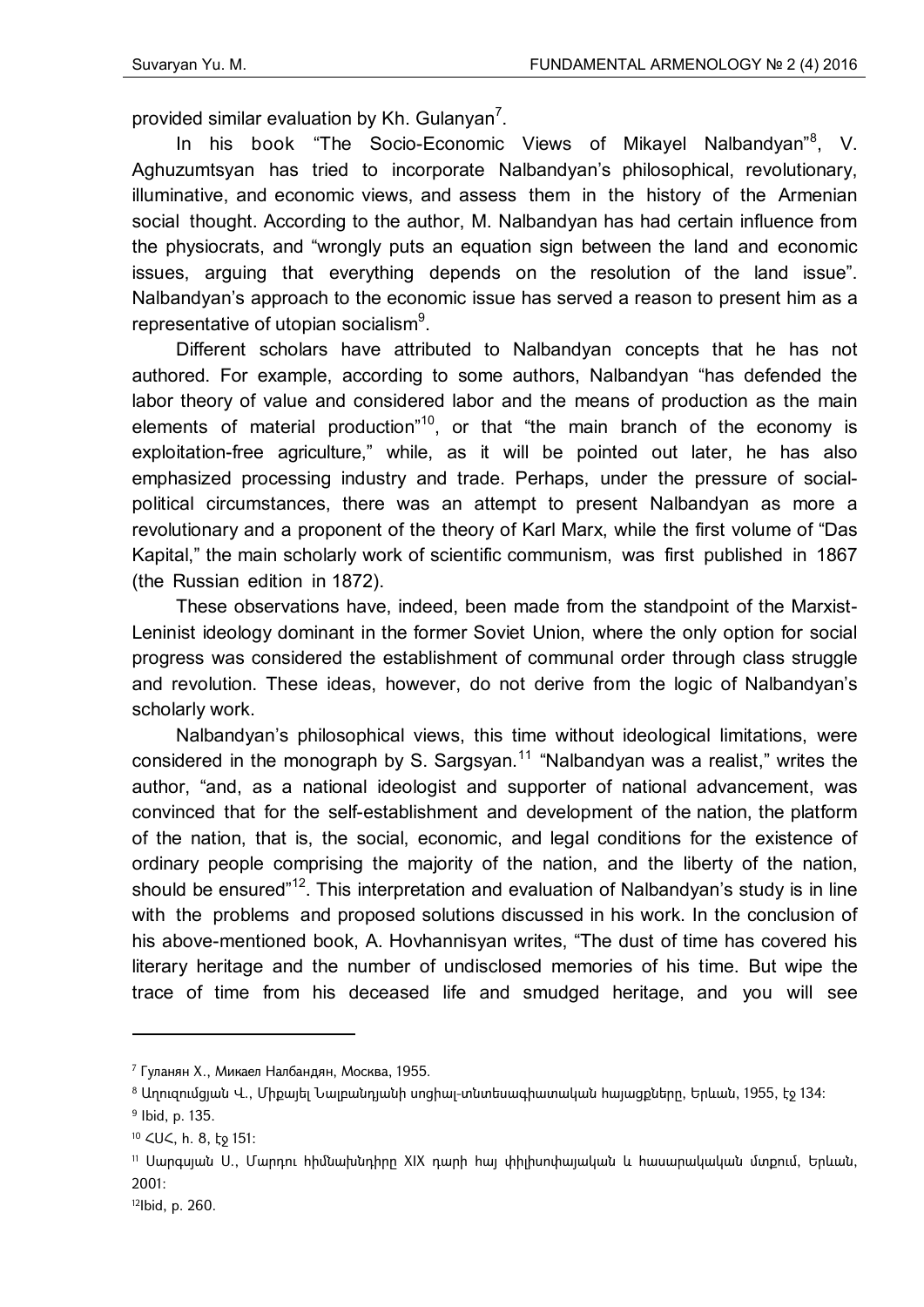underneath it lively and energetic, sparkling and passionate pages, which have been written as if yesterday in order to become supportive directives for today's struggles. This is why we often witness the steady strength of his mind in our times"<sup>13</sup>.

Studying Nalbandyan's social-economic heritage, we become convinced about A. Hovhannisyan's thoughts.

Below follow interpretations of Nalbandyan's views on public administration, which, as we will see in the coming text, are really "supportive directives" for the strengthening and development of the current Armenian statehood $14$ .

#### *Liberty and Civil Society*

It is known that public administration, as a phenomenon, concept, and a complete system of government, has been formed in parallel with and as a result of democratization and the formation of civil society. A feature of civil society is the opportunity of individuals to think, act, and live freely. Published in 1859, the poem of Nalbandyan, entitled "Liberty," emphasizes the importance of the liberty of an individual citizen, which is an important precondition for the democratization of the public life and the establishment of the principles of public administration. It is worth mentioning that Nalbandyan's concept of liberty has one more perception - the liberty of the Motherland.

"Death is unique everywhere, A person dies only once, But blessed is the person, That dies for the liberty of his nation<sup>"15</sup>

Nalbandyan's concept of liberty is further developed in his prominent work entitled "Agriculture as the Right Way." Analyzing the essence of tyranny, Nalbandyan writes: "Tyranny, if its representative is one individual, be it Nero, Caligula or his pupil, or a political crook, is not scary at all, for it will go down to grave together with the individual"16.

But "tyranny is indescribably violent, naughty, and persistent, if it stems from the principles adopted by ordinary people. An everlasting tyrant government in a nation is nothing other than the reflection of that nation"<sup>17</sup>. According to the author, many times the nation, feeling the burden of tyranny and without analyzing its roots, comes out against the tyranny, gets rid of the reflection of tyranny, without acknowledging that "the element of tyranny and corruption is within itself."

According to Nalbandyan's logic, the liberty granted from above is nothing, "if, first,

 $\overline{\phantom{a}}$ 

 $^{13}$  Հովհաննիսյան Ա., Նալբանդյանը և նրա ժամանակը, գիրք երկրորդ, Երևան, 1956, էջ 605:

*<sup>14</sup>* Suvaryan Yu., Mirzoyan V., Hayrapetyan R., Public administration: theory and history, Yerevan, 2014, pp. 157- 167.

<sup>&</sup>lt;sup>15</sup> Նալբանդյան Մ․, Երկեր, Երևան, 1985, էջ 34:<br><sup>16</sup> Ibid, p. 472.

 $17$  Ibid.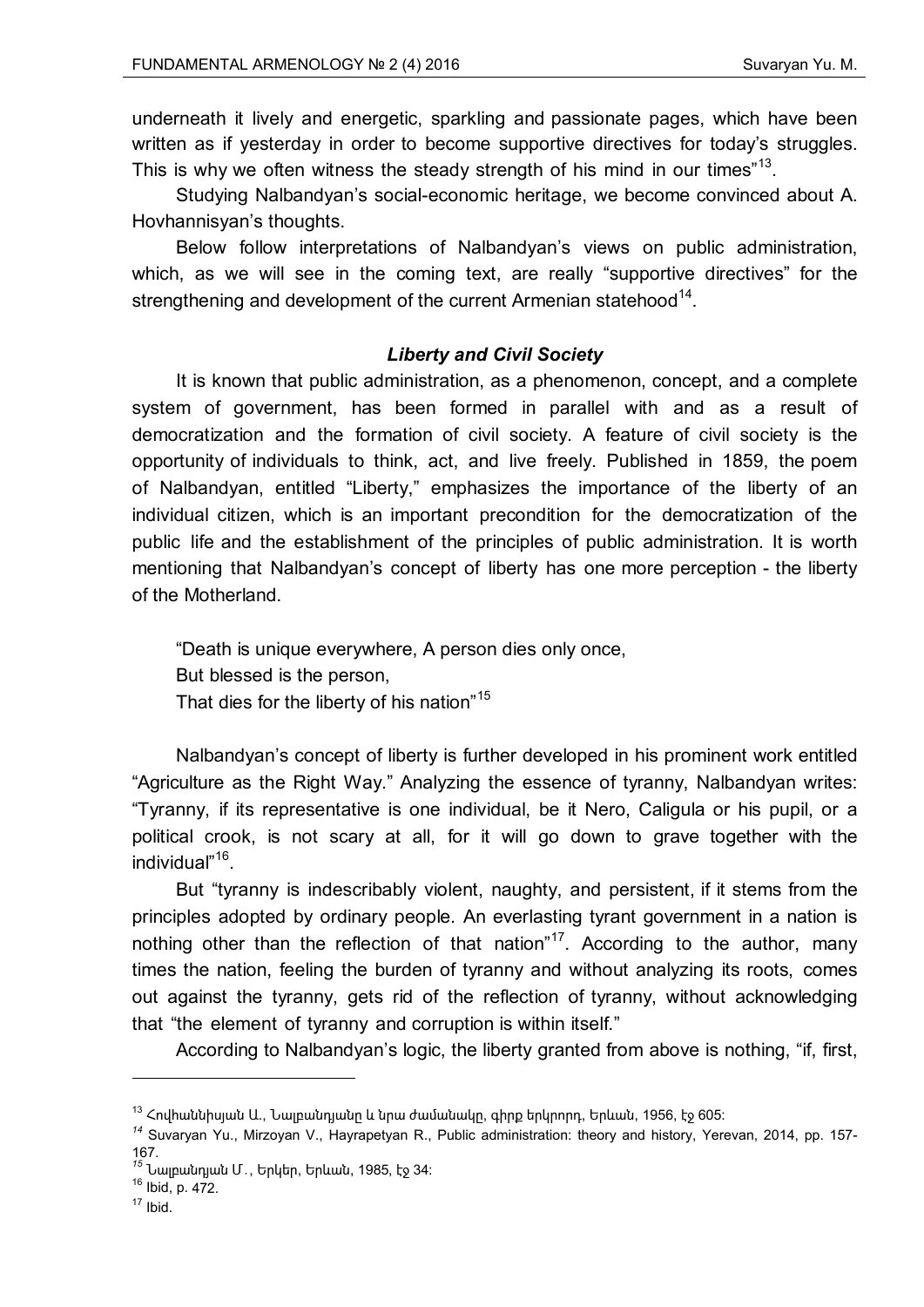the person is not free within himself and, second, he exercises tyranny towards his fellow person." The author relates real freedom to the economic system and the nature of property rights. "And because the economic problem - the old Gordian Knot - is not resolved, the society is not free in its friendly and family relations. Let them change the government system forty times, if they please; because part of the society owns the land, and the other part remains poor, tyranny comes to reign there"<sup>18</sup>.

Thus, Nalbandyan's perception of liberty is multi-layered and broad. First, it implies individual liberty, which is equivalent to today's human rights and liberties that are guaranteed by the constitutions of democratic countries and are important components of the civil society. The next reflection of liberty is the liberty of the Motherland, the existence of the independent state, which is an important precondition for the establishment and development of the national state, its economy, and culture.

The next reflection of liberty is economic. "Liberty by itself is merely a word and cannot be materialized without solving the economic problem. No free government, no free legislature can save a person from slavery until that person acquires rights over land. And until then, poverty will exacerbate and reach enormous levels."<sup>19</sup>

Another interpretation of Nalbandyan's liberty is that only the citizens that have internal liberty can form free and democratic government free of tyranny. This issue is especially important for the post-Soviet countries, including Armenia, which pursue the development of a democratic state. Democratic institutions and the civil society can develop, if people, as individuals, are free in their mentality and social behavior, being exempt of "the element of tyranny and iniquity".

## *Matters of Economic Policy*

Nalbandyan emphasized economic policy as one of the principal functions of public administration. According to him, generally and specifically, the economic issue has been crucial for the Armenian people. "The economic issue is a matter of life and death, we like to reiterate. It is impossible to repair the base of the Armenian nation and to insert strength and power into it, until the nation, the ordinary people, struggles for daily bread, until its economic issue is not resolved<sup>"20</sup>. He goes on to propose a solution. "What are the sources of ordinary people's means of living, to avoid saying wealth, belief of living, eternal and not just daily?" asks Nalbandyan, and goes on to answer, "For the ordinary people directly and the rest of the people indirectly, but nevertheless necessary as water for the fish, the only source of living and wealth is agriculture"<sup>21</sup>.

Thus, he accepts the viewpoints expressed during his time, according to which,

1

<sup>18</sup> Ibid, p. 474.

<sup>19</sup> Ibid, p. 479.

<sup>20</sup> Ibid, p. 493.

<sup>21</sup> Ibid, p. 462.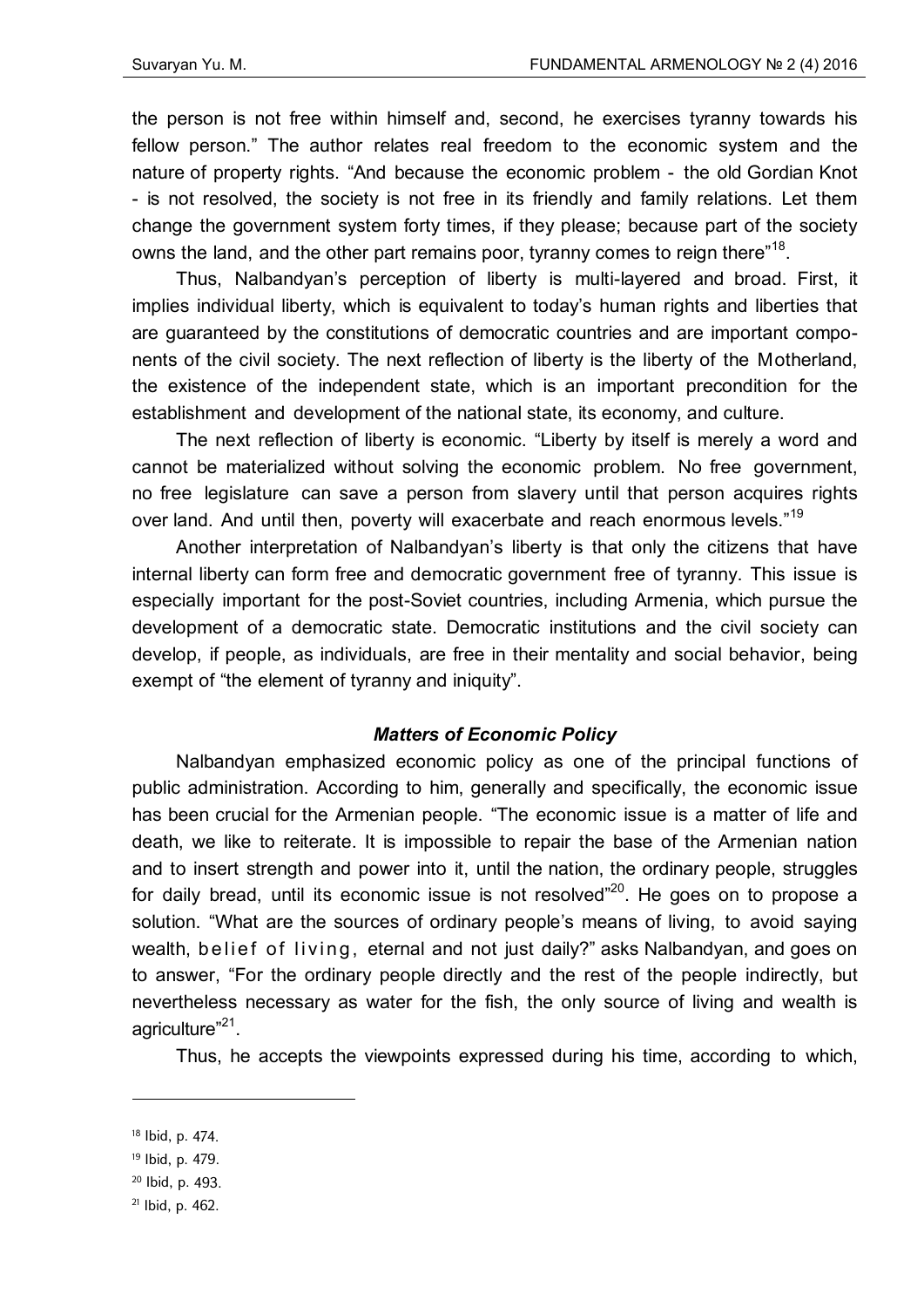for the salvation of the Armenian nation it is required to spread illumination or develop trade. Nalbandyan argued that "the majority of the nation should be occupied with agriculture," while "the minority, which is not engaged in agriculture… should be able to process, build, act, and trade what is being taken out of land by the majority." It is noteworthy that Nalbandyan emphasizes the need for agro-processing. "It is not only the raw harvest that can attract the activities of Armenian traders, the processing of this harvest is a broad spectrum of activity for those diligent and hard-working people who are good at trading<sup>"22</sup>. Nalbandyan talks about creating agricultural product processing factories, which can produce food and light manufacturing products. According to the author, "the people of that nation are wealthy and secure, which is based on nature."

Nalbandyan wrote these lines in the beginning of the second half of the 19<sup>th</sup> century ("Agriculture as the Right Way" was published in 1862), when in Europe, particularly in England (starting from the sixth decade of the  $17<sup>th</sup>$  century), France (after 1789-1797), and Germany (after 1848-1849), industrial revolution had gathered pace, manual work was being replaced by mechanization, light manufacturing and production of technology were developing at a rapid pace. Armenia (having millennia old civilizational history) at that time was partitioned between the Russian Empire and the Ottoman Empire which were lagging behind the European civilization, that is why the direction outlined by Nalbandyan was justified for its time. In today's wording, he emphasized the development of real production and provided evidence that trade alone, especially in goods not produced in our country, cannot foster the development of national economy.

Trade with European countries, according to M. Nalbandyan, can be called national trade for the sole reason that "there were Armenians." "Their trade is not national and it has nothing to do with the common national interest. Trade can be national only when goods produced predominantly by Armenians are traded. The nation will benefit from trade, when traders become intermediaries between Armenia and Europe. Trade is national when it is anchored to the basis of the nation $^{23}$ . This concept expressed in the middle of the  $19<sup>th</sup>$  c. had broad strategic importance. Today, the concept is deployed to develop real production and services sectors, and ensure a positive balance of trade and payments based on increased economic competitiveness. In contemporary era of globalization, countries import and export products; the main thing is that the latter exceed the former, "the nation will only benefit from it."

Nalbandyan discusses price inflation in the context of justifying the need to foster agriculture. "The value of money is conditional. Its strength or weakness, its appreciation or depreciation depends on the quantity of goods and materials money

<sup>22</sup> Ibid, p. 500.

<sup>23</sup> Ibid, pp. 419–492.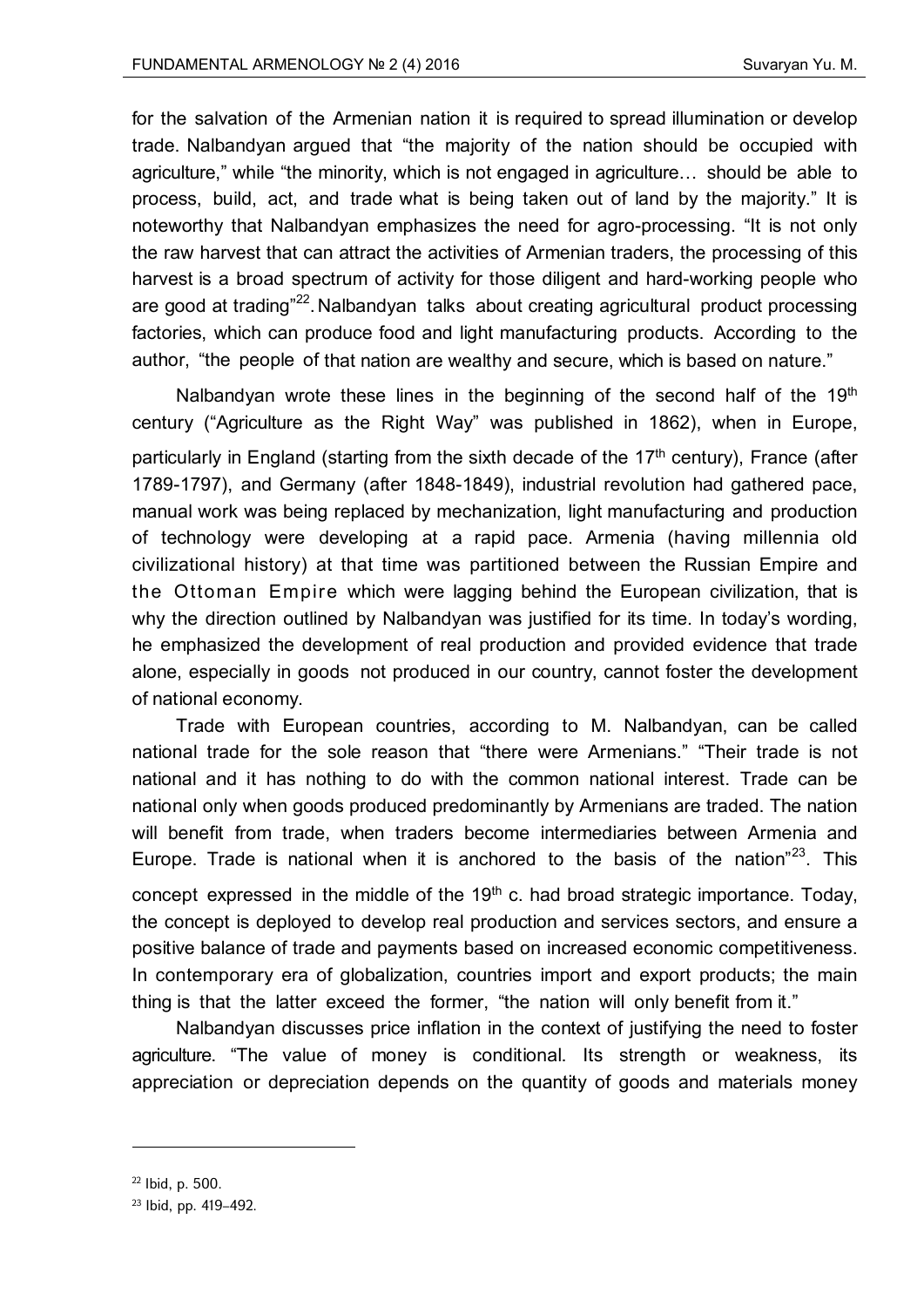had been intended to trade for<sup>"24</sup>. According to the author, ".... if agriculture prospers, and the goods to be exchanged with money become abundant, .…the value of money too will increase proportionally to the increase in goods"<sup>25</sup>.

It is obvious that the solution of the problems of price change and money circulation was rightly seen by Nalbandyan, in the words of macroeconomics, in the domain of changes in supply and demand for goods, while conditioning the change in the value of the national currency to real economic development. Regarding the issue of agricultural raw materials, Nalbandyan notes: "Lots of machinery, which function in Europe on fire and steam, within the Asian simplicity can function on water currents furiously coming down the mountains, which does not require the money spent on coal and wood in Europe<sup>"26</sup>. It is obvious that the author has predicted 150 years ago the need for the development of hydro energy and its advantage over the alternative sources of energy.

### *Nationality and Government*

There are important observations on the concepts of "nationality," "government," and their interrelationship, as well as on the rights of nations, in Nalbandyan's "Agriculture as the Right Way." According to Nalbandyan, "Nationality, as a historical reality and concrete phenomenon, cannot be rejected in the general human life." To the question "what is nationality?" Nalbandyan answers: "Nationality is the individuum of the nation, its face. Mil- lions of people lose their personal individuality for the sake of that individuum. They do not appear aspersons, but ratherasmembers ofoneoranother collective indivuduum. And that individuum lives morally and independently; it has its life, its tongue, its customs, and its traditions...."<sup>27</sup> Nalbandyan then goes on. "Sacred is its every property and damned are those who would dare to challenge any of its sacred properties." Criticizing the fact that "one nation oppresses and robs another, and forces limits to the latter's land by its weapon," he emphasizes that "there is no need to transform nationality into blind fanaticism. It's enough that blind and fanatic nationality has its selfish sides, we say it's enough that one nationality the slaughter the bull of another for the sake of its one portion of barbeque..."<sup>28</sup>

"Harmful and illegal is the nationality that sacrifices everyone other for its life," goes on Nalbandyan, "…. Such a nation, no matter how violent, no matter how furious, will some day be exhausted by time $^{29}$ . This prediction has been partially fulfilled. A number of Empires existing in his times (the Ottoman, Austro-Hungarian, Russian Empires) have collapsed, although the government systems have changed too.

 $25$  Ibid.

- 26 Ibid, p. 500.
- 27 Ibid, pp. 503-504.
- 28 Ibid, p. 502.
- 29 Ibid, p. 512.

<sup>24</sup> Ibid, p. 483.